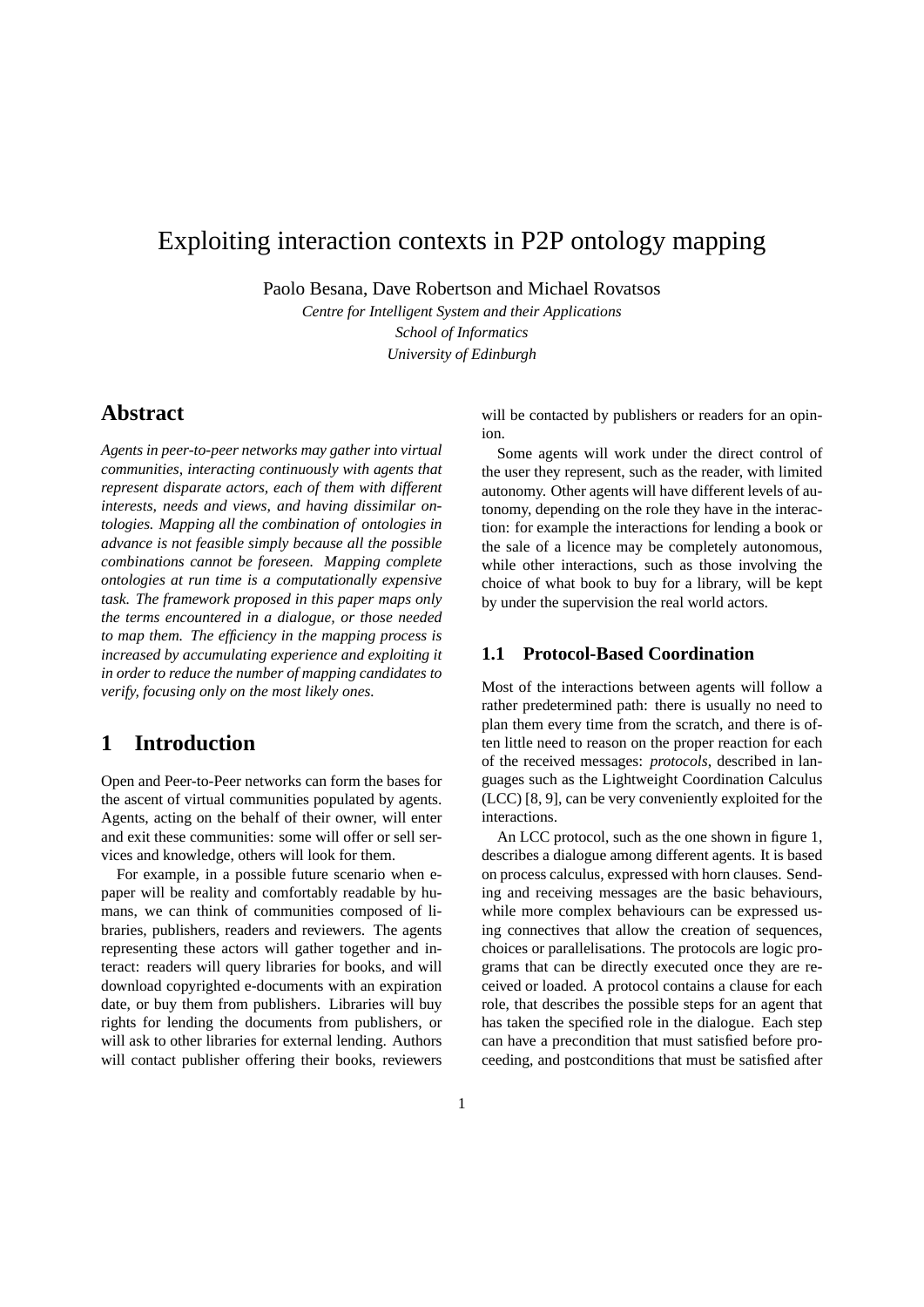```
a(reader(L), R) ::=
download(Title) => a(library,L) <-- want(Title)
then
( ask(accept(Licence)) <= a(library,L)
  then (tell((accept(Licence)) => a(library,L) <-- acceptable(Title, License)
then document(Title, File)) <= a(library,L))
       or cancel => a(library,L))
)
or unavailable <= a(library,L).
a(library, L) ::=
download(Title) \leq a(reader(\_), R)then
(ask(accept(Licence)) => a(reader(_),R) <-- under_licence(Licence,Title)
  then ((\text{tell}(accept(\text{Licence})) \leq a(\text{reader}(\_) , R)then document(Title,File) => a(reader(\_) <-- fetch(Title,Document))
       or cancel <= a(reader(_),R))
\lambdaor unavailable => a(reader(_),R).
```
Figure 1: LCC protocol for an interaction between a library and a reader

the step is taken. Protocols should be coupled with ontologies that describes the terms used in the messages and in the constraints.

Protocols make few assumptions on coordination skills of the agents. Fewer assumptions means that more agents can take part in the communities: "socially simple" agents can just execute predefined protocols, still offering their specialised knowledge or services. More sophisticated agents, on the other hand, can synthesise protocols, planning the interactions needed for more complex tasks.

## **1.2 Ontologies mismatch**

In the described scenario, each agent will define its knowledge, services and goals using an ontology. A library agent will have an ontology to classify its books, to define the features of books (author, title, publisher...). A publisher agent will have an ontology to classify its books and to define their features, as well as to define the details about the licences and pricing. A reader or a reviewer will have an ontology to classify books.

Each agent will likely have different ontologies. Sometimes the differences simply reflect the different views of the developers, often they mirror the different needs and interests of their owner.

Imposing the same ontology on all agents is difficult and probably infeasible. First some "social" problem arise: who imposes it? Why should others accept it? Besides, differences in the interests and needs can make hard to create a consistent ontology that contain all the concepts. Finally, it is difficult to keep track of the evolution of an ontology: some agents may keep the pace of the updates, while others may remain with out of date versions. Different versions of the same ontology can sometimes be treated as different ontologies [5].

# **1.3 Ontology Mapping**

A more flexible approach to tackle this heterogeneity consists in finding mappings between the ontologies: most mapping processes are aimed at statically aligning or merging complete ontologies [6, 4, 7]: two or more ontologies are reconciled and the result is stored for possible future use. The research is focused on the process of mapping, and it is interested in mapping as many concepts as possible in the ontologies.

In open multi-agent systems, such as the one described in the introduction, agents interact with many different agents, and it is impossible to foresee all the possible combinations of ontologies. At the same time, mapping whole ontologies at every interaction is often not practicable: it is generally a lengthy process while interactions are often required to be rapid and can also occour simultaneously. Moreover, agents may have ontologies that cover dissimilar domains, with only parts overlapping. The mapping process tries to find relations for all the concepts, and fails on most of them, wasting resources.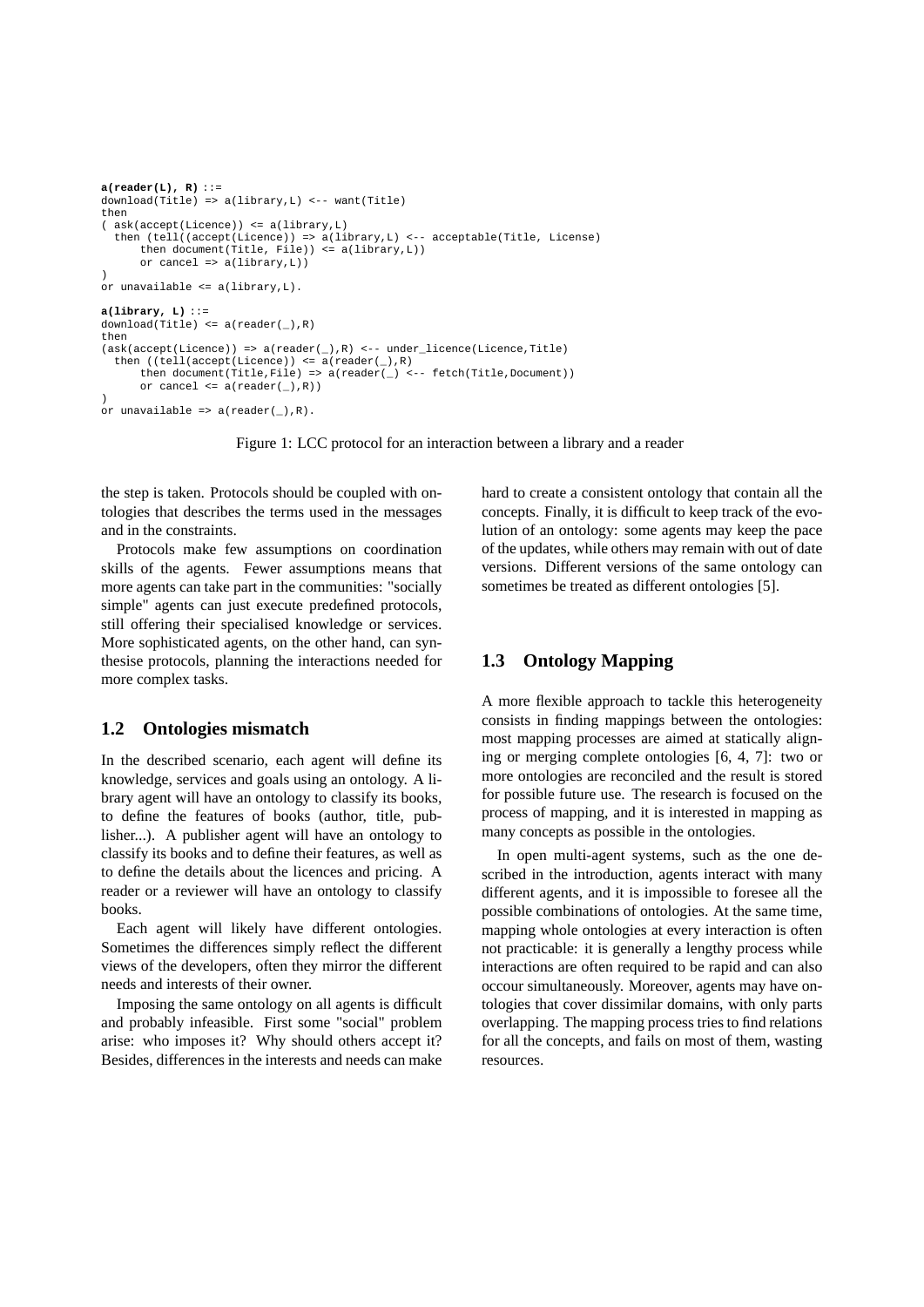## **1.4 Proposed approach**

However, a complete ontology mapping is not a requirement for interactions: agents need to understand each other just enough to carry out their task. Once the task is performed, the mutual understanding is no longer important, as agents interact continuously with different agents, and the mapping found once might be useless other times. In fact, agents need to share only the parts of their knowledge contextual to the interaction in which they are involved.

In this paper we present a framework to map dynamically, and only when needed, the portions of the ontologies required for perform an interaction dialogue.

# **2 General definitions and assumptions**

## **2.1 Agent model**

Each agent  $a_i$  has its own communication environment  $e_i$ , consisting of the ontology  $O_i$  that defines the terms available to the agent and of the axioms it can use to reason. An environment can be seen as the context of an agent, as described in [2], but renamed to avoid name conflicts with the concept of context used in this paper. A definition is valid only within an environment, and an agent can reason over concepts defined in other environments only if mapped to some concepts in its own.

We can model an agent as being composed by two layers: a *communication layer*, and a *reasoning layer*. The communication layer is independent from the ontology. It interprets the protocols described in section 1.1 and handles the transmission and reception of messages. The reasoning layer contains all the agent's skills and knowledge, and it is accessible from the communication layer through access points.

During the execution of a protocol script, the communication layer of the agent  $a_i$  asks the reasoning layer to satisfy the constraints  $\Psi_k = \{C_1, ..., C_n\}$ that define the preconditions of a step  $s_k$ . In the example, the library agents must satisfy the constraint available(Title) before proceeding in the dialogue.

## **2.2 Ontologies**

The ontologies referred in this paper are taxonomies with roles. Concepts can subsume each other, as well as be related by roles, which can be with or without value restrictions. At this stage concepts defined using more complex constructors, such as *intersection*, *union* or *complement*, would not be understood by the system.

### **2.3 Communication model**

An interaction k between agents  $a_i$  and  $a_j$  is an exchange of messages  $m$ . Each message is sent coupled with the interaction protocol  $P$  and consists of a sequence of terms:

 $m = \langle t_1, \ldots, t_n \rangle$ 

For brevity, when talking about an agent, terms defined in other environments will be called *external*  $terms,$  and will be referenced as  $t_i$ , while terms defined in the agent's environment will be called *internal terms*, and will be referenced as  $w_i$ , as in the ontology in figure 3.

For any interaction  $k$  every involved agent  $a_i$  publishes an ontology subset  $O_{ki}$ , valid in the context of the interaction, to explain the terms it has inserted in the dialogue. For example, the library agent should publish an ontology to define the different possible licences under which the documents can be downloaded.

## **2.4 Semantic bridges**

The semantic relations between terms defined in different environments are defined as semantic bridges (or mappings or simply bridges) [7]. A bridge  $b$  is the tuple:

$$
b = \langle relation, t, w, c(true), c(false) \rangle
$$

where *relation* is the hypothesised semantic relation between the terms  $t$  and  $w$  (equivalence or subsumption), while  $c(true)$  is the confidence level that the bridge is correct and  $c(false)$  that the bridge is wrong. This because the two confidence levels might not sum to one, as ignorance should be taken into account.

Within an environment, a bridge  $b<sub>h</sub>$  is more generic  $(\succeq)$  than another bridge  $b_{q}$ , if the external term *t* is the same in both and the internal term  $w_h$  of  $b_h$  subsumes the internal term  $w_q$  in  $b_q$  ( $w_h \sqsupseteq w_q$ ):

$$
b_h \succeq b_g \leftrightarrow (w_h \sqsupseteq w_g) \wedge (t_h = t_g)
$$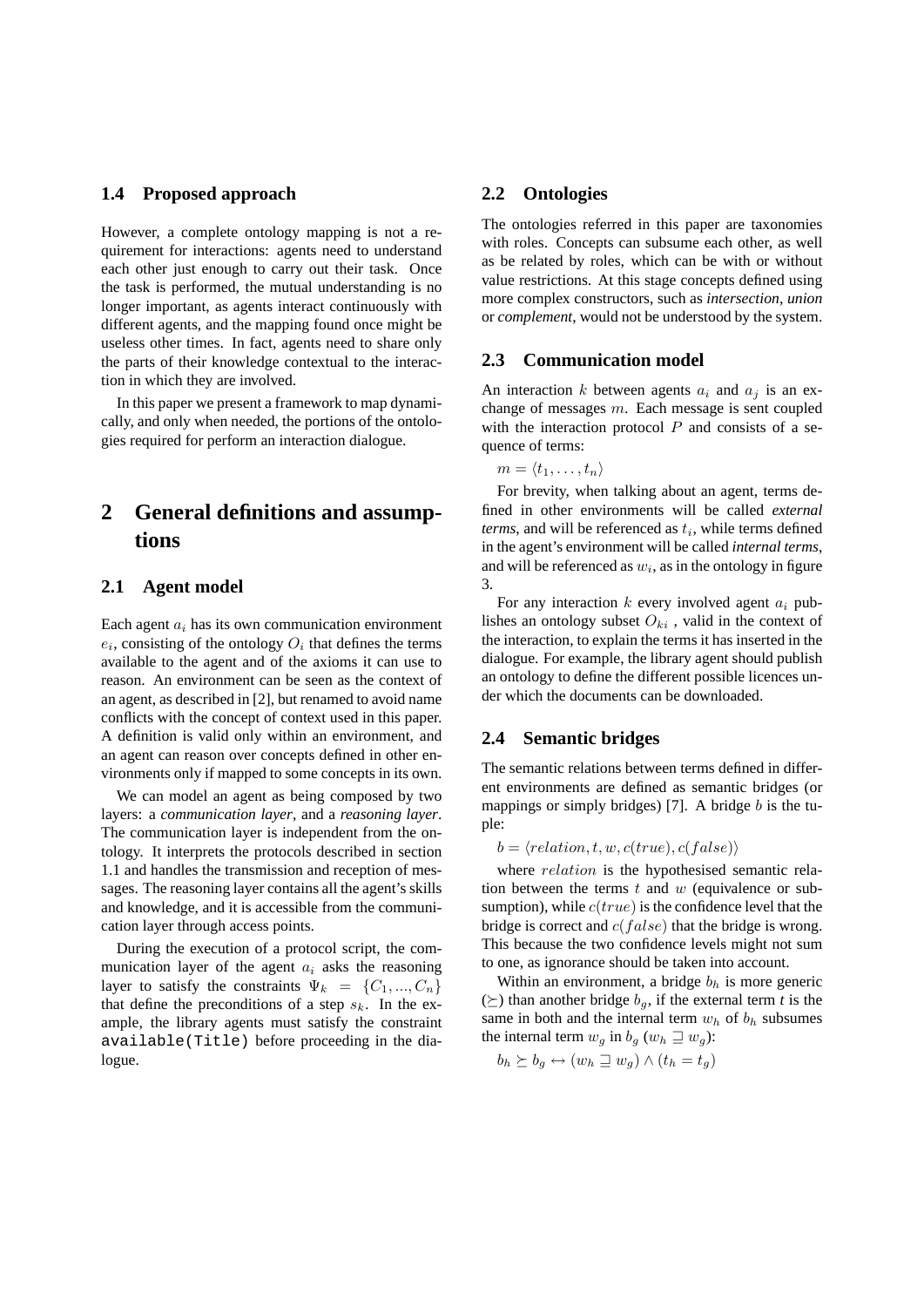Conversely  $b_h$  is more specific than bridge  $b_g$  if  $w_g$  subsumes  $w_h$  ( $w_h \sqsubseteq w_g$ ):

$$
b_h \preceq b_g \leftrightarrow (w_h \sqsubseteq w_g) \land (t_h = t_g)
$$

During the interaction  $k$  the bridges are stored in the set  $B_k$ .

For example, using the ontology in figure 3, the bridge  $\langle t \sqsubseteq w_2 \rangle$  is more generic than the bridge  $\langle t \sqsubseteq w_5 \rangle$  because  $w_2$  is more generic and subsumes  $w_5$ .

# **3 Framework**

The mapping process is the core of the framework. During an interaction  $k$ , it receives an external term  $t$ , uses its own ontology and returns the most specific mapping found  $b_{tk}$ . It is an iterative process, as described in figure 2, with a primary loop and a secondary loop.

At every iteration  $i$ , a semantic bridge  $b_{tki}$  is created for the external term t. The bridge  $b_{tki}$  is more specific than the bridge  $b_{tk(i-1)}$ , verified in the previous iteration:

$$
b_n \preceq b_{n-1} \preceq \ldots \preceq b_1
$$

In the main loop, at every iteration  $i$ , the framework executes three steps: it first generates hypotheses for the most generic mappings that imply the mapping  $b_{tk(i-1)}$ , then filters the most probable hypotheses, and finally collects evidence for the remaining hypotheses, selecting the most reliable hypothesis.

The loop ends when it becomes impossible to generate hypotheses that imply those proved in the previous step, or none of the hypotheses generated can be proved. The bridge created in the last iteration, and therefore the most specific, is returned and added to the set  $B_k$  of all the bridges used in the interaction k. These mappings are then used to translate the requests from the communication layer to the reasoning layer.

## **3.1 Generate the hypotheses**

At each iteration *i* the function GENERATE-HP receives the external term *t* and the bridge  $b_{tk(i-1)}$  containing the mapping proved in the previous iteration, and returns a set of hypotheses  $\Omega$  about the most generic mappings that imply  $b_{tk(i-1)}$ .

For example, if  $b_{tk1} = (t \sqsubseteq w_1), b_{tk2} = (t \sqsubseteq w_2)$ , given the ontology in figure 3, then for the iteration #3:



Figure 3:  $O_i$  ontology

 $\Omega_3 = \{ \langle \{\square, \square, \equiv \}, t, w_5 \rangle, \langle \{\square, \square, \equiv \}, t, w_6 \rangle \}$ 

The generation must include, as hypotheses, the cases in which the term in the message should not be mapped: when it is a number, or when it is a new term received by the agent as a reply to a question. For instance, if an agent asks to a library who are the most downloaded authors, the reply is likely to be a set of new terms for the inquiring agent. Mapping the terms to a class person is logically consistent, but it is meaningless for the purpose of the dialogue.

## **3.2 Filter the hypotheses**

The framework uses *prefilters* to prune hypotheses: prefilters should process quickly the hypotheses using heuristics about past and current interactions, without requiring any symbolic reasoning or semantic analysis of the mappings proposed. The aim is to minimise, on average, the number of wrong hypotheses to check.

The function FILTER-HP receives a set of hypotheses  $\Omega$  and returns a subset  $\Omega'$  of hypotheses. It combines the results of different prefilters, extracting the intersection of the subsets generated by each filter.

If none of the filtered hypotheses is proved, the function may be called more than once in the same main iteration, and at each round the function relaxes the filter to obtain a wider set of argument trees.

A filter  $f_i$  is characterised by its *breadth* and *confidence* and is composed by two functions, FILTER() and FEEDBACK(): FILTER() is the function that actually prunes the hypotheses, while FEEDBACK() is called after a term is successfully mapped, and receives the new bridge that can be used to improve the prefilter's heuristics.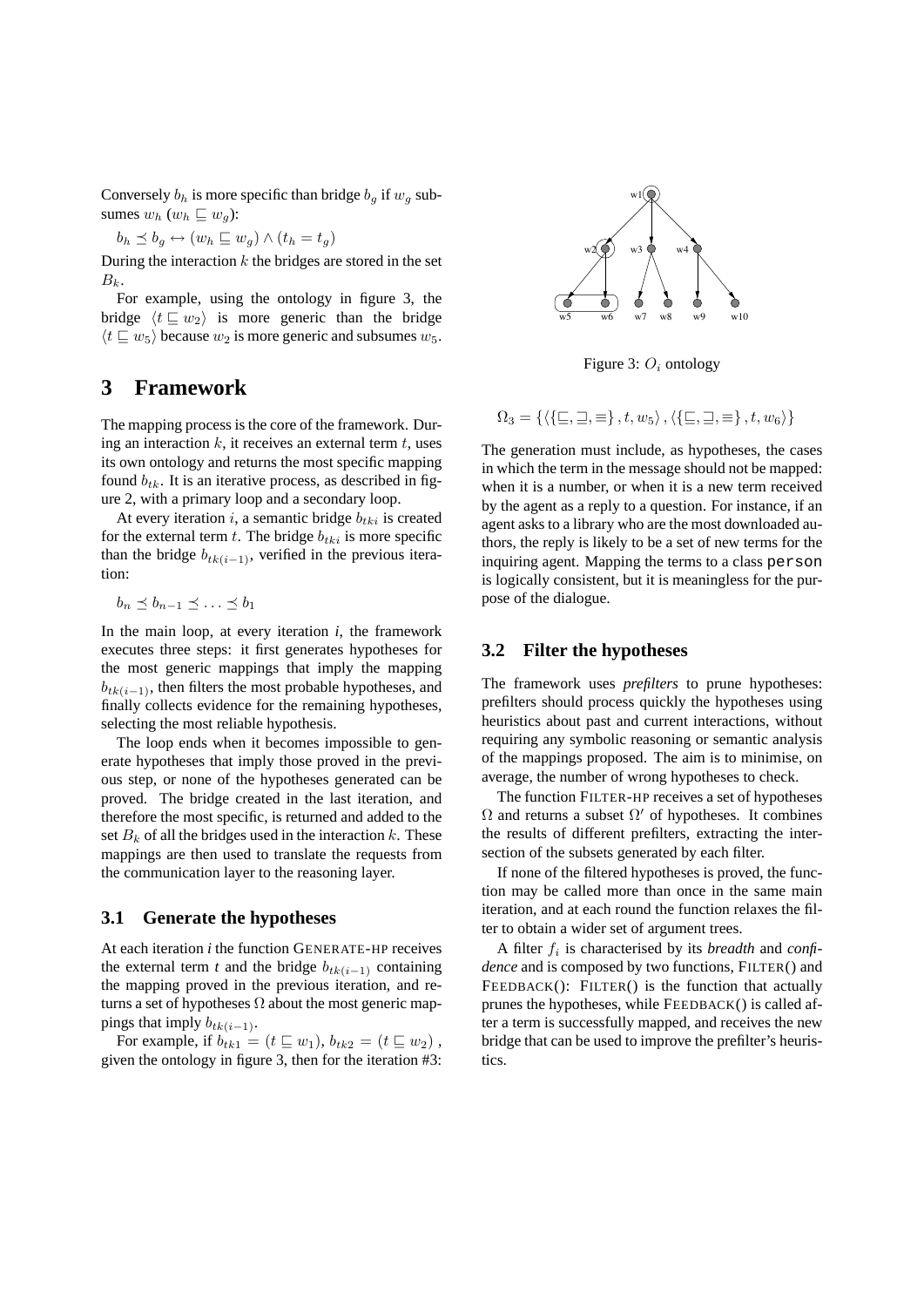

Figure 2: framework process

The *breadth* is the "band-pass" of the filter: the narrower, the fewer hypotheses are left to verify. If the function FILTER-HP must be repeated within the same iteration, the narrowest filter used in the previous call is removed from the set of applied filters, until no filters are left.

The element *confidence* indicates how likely is it that the correct hypothesis is in the subset selected by the FILTER().

## **3.3 Select the best hypothesis**

In this step, the system processes the set of hypotheses filtered by the previous step, and tries to extract the most likely one. If the system fails to select any hypothesis, it goes back to the previous step, relaxes the filter if possible, and tries to obtain a wider set of hypotheses, as described in the previous section.

This step is composed by three actions.

### **3.3.1 Collect evidence**

The framework processes the filtered hypotheses using *selection rules*. A selection rule generates an argument in favour or against a hypothesis. Rules can be based on syntactic matching or can be based on semantic matching. A possible rule can search for common substrings. Another possible rule can check if the terms in the hypothesis are synonyms using an external oracle, such as WordNet. A more complex rule can check, when terms are properties, if they have equivalent range and domain, generating more hypotheses.

Algorithms developed and tested for static mapping can be used by the rules to collect evidence for or against a hypothesis: working only on a subset of hypotheses, these algorithms do not need to compute useless mappings. Therefore, algorithms like S-Match or CTXMatch can be used for this purpose.

Arguments gathered in favour or against a hypothesis are organised in a tree: the root is the hypothesis to verify. The branches connected to the root are arguments attacking or supporting the hypothesis in the root. A rule can produce an argument that requires further verification. For example, to check the equivalence between two properties, the system may use a rule that checks if the two properties have equivalent domains, as the rule  $r2$  in figure 4. The rule generates the argument  $\leq$ eqDom,t1,w2>. To accept the argument as a support for the hypothesis, the system must verify the equivalence between the domains t2 ad w3 of the properties, for example using the rule r1. If the terms are not equivalent, then the argument becomes an attack to the hypothesis.

Formally, a rule is the tuple:

$$
r_i = \langle id, \pi, I, proc, c(hp|arg), c(\neg hp|\neg arg) \rangle
$$

where  $\pi$  is the pattern of the proposition in the hypothesis to verify, the set  $I$  is the information the system needs to collect in order to generate the argument. The information is about terms semantically related to the terms in the proposition (such as, for example, the superclasses, the subclasses or the instances). Information about internal terms are easily accessible, while the



Figure 4: An argument tree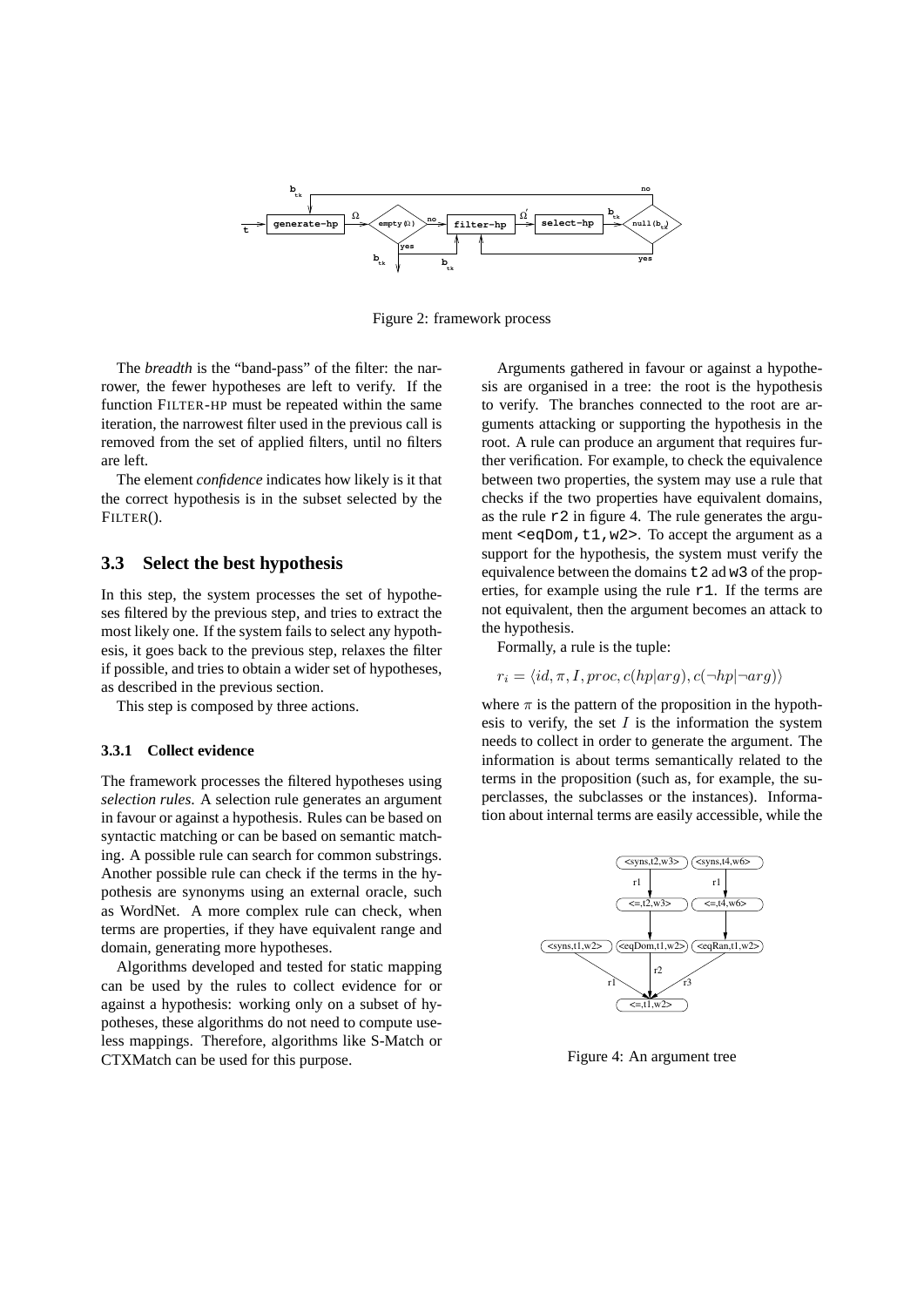agents may need to ask to the other agent for information about external terms, if the information is not directly available in the published ontology.

The rule specifies two confidence levels, that measures how strong is the support or the attack of the argument generated by the rule:  $c(hp|arg)$  is the confidence level that the hypothesis is true, given that the supporting argument is true, while  $c(\neg hp|\neg arg)$  that it is false, given that the supporting argument is false.

The system processes one argument tree at a time, and returns an updated version of the tree: it finds the first argument to prove, extracts the proposition, chooses the matching rule and calls the procedure specified in the rule, creating an argument added to the tree.

#### **3.3.2 Combine evidence**

The arguments in the tree are combined to obtain two confidence levels for the hypothesis: one that the hypothesis is true, and one that it is false.

If a hypothesis has just one argument, the confidence that the hypothesis is true is the *a posteriori* confidence that the hypothesis is true given that the argument is true:

### $c(hp) = c(hp|arg)c(arg)$

where the *a posteriori* confidence  $c(hp|arg)$  is given by the rule, while the confidence of the argument being true  $c(\text{arg})$  is computed for the argument, either by the procedure itself, or recursively from other arguments. Similar considerations apply for the *a posteriori* confidence that the hypothesis is false. When there is more than one argument, the *a posteriori* confidences must be combined.

It cannot be assumed that the confidences about the truth values of a hypothesis sum to one: if a rule establishes that a hypothesis is true with 40% of confidence, it does not imply that the hypothesis is false with 60% of confidence. Therefore, the theory used to combine confidences should be able to express ignorance about the truth value of the hypothesis.

One possible approach is Dempster-Shafer theory [10], which computes the probability of a proposition supported by evidences. In Dempster-Shafer theory the belief in a proposition and the belief in its negation are not required to sum to one: the theory introduces the concept of plausibility, that is the extent to which the available evidence fails to refute the proposition. The interval between the belief and the plausibility is the ignorance about a proposition.

Moreover the theory provides a formula, called Dempster's rule of combination, to combine the evidences  $m_i$  for a proposition A.

In Dempster-Shafer theory,  $c(hp)$  is interpreted as the belief that the hypothesis is true, while  $1 - c(\neg hp)$ is the plausibility that the hypothesis is true.

### **3.3.3 Harvest Hypothesis**

At the end of an iteration *i* , the hypothesis with the highest confidence is selected. If there are more than one hypothesis within a narrow band of confidence, the system first tries to apply more rules - if available - to gather more evidence for the conflicting hypotheses. If the conflict remains, it takes the strongest hypothesis, even if the interval is minimal. Then the procedure restarts, until no more hypotheses can be generated.

The bridge obtained in the last iteration is extracted and pushed into the set  $B_k$  of the bridges for the interaction.

### **3.4 Relation between filters and rules**

As the heuristics available to the prefilters improves using the feedback obtained from proved hypotheses, the confidence about the result increases and the set of hypotheses filtered narrows: in the long run, the prefilters can replace the rules, at least for some external terms, making the mapping process quicker.

# **4 Statistical prefilters**

As noted in the section 3.2, prefilters must operate rapidly, making it difficult to apply complex, symbolic or inductive inference methods. Nevertheless, it is important that mapping performance should improve with experience. One way to avoid this dilemma is to harness the large volume of event-based data available as feedback from previous interactions in order to determine statistical patterns.

## **4.1 Statistical contexts**

As hinted in section 1.4, contexts can be the key to focus the search of the correct mappings: an external term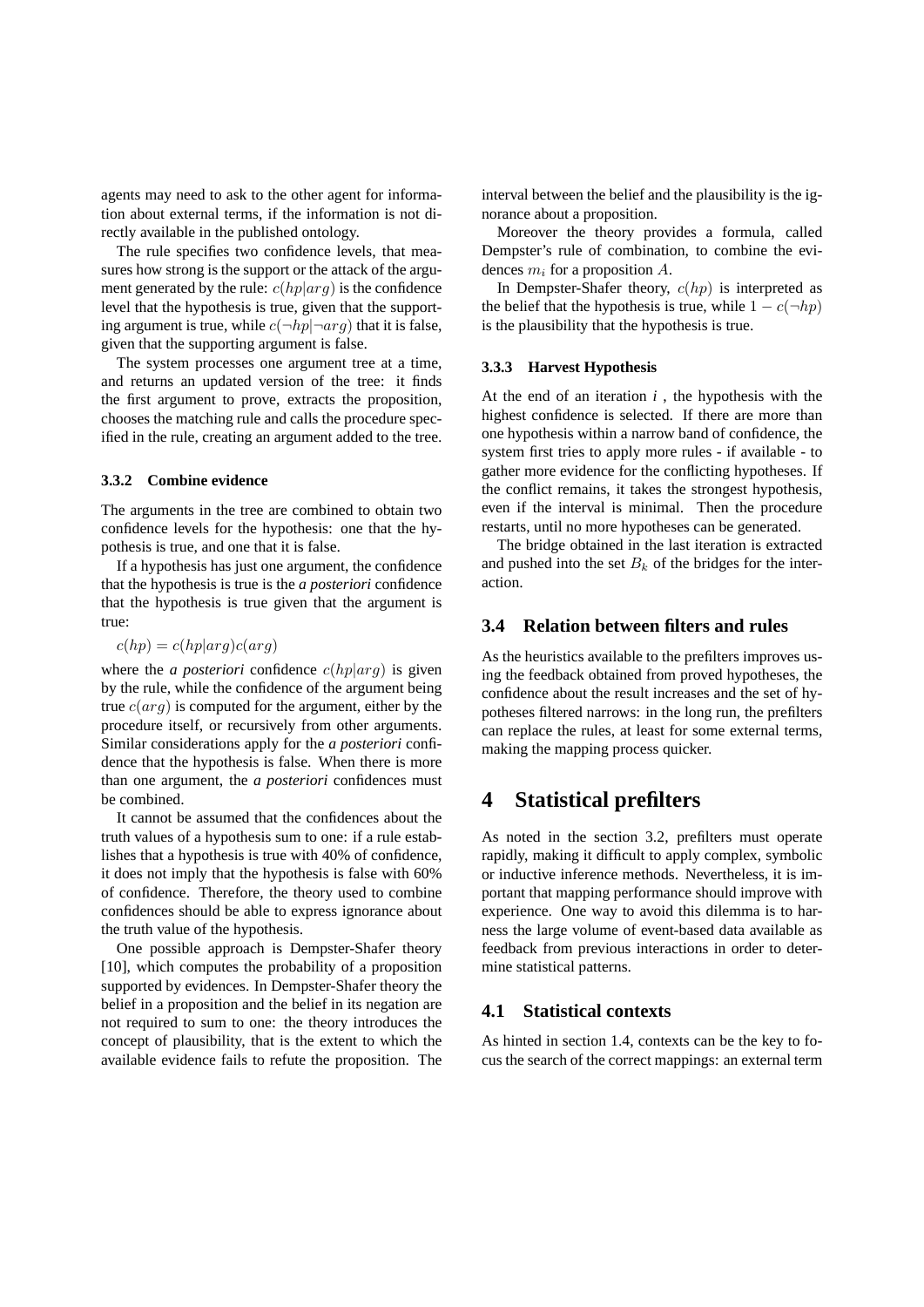is unlikely to be mapped to a term that is completely unrelated from the context of the interaction.

There are many different proposals, from various disciplines, for the theoretical definition of contexts [3], although remains the problem of how to create a context for a conversation.

Yet, contexts can be seen as possible patterns in interactions: some terms tend to appear together in different dialogues about similar topics. Some of these terms are actually contextual to the topic of the conversation (*document, download*,...), and do not appear in conversations about other subjects, while other terms are auxiliary to any kind of conversation (*ask*, *inform*,...).

Following this intuition, the terms can be clustered together, and each cluster is a possible context for an interaction. The contexts are created and updated using the feedback from the framework and they are used to predict which are the most likely terms that can occour during a conversation, excluding hypotheses relative to unrelated terms.

## **4.1.1 Definition**

More formally, a *context* is a set of internal elements  $\eta$ , identified by a unique number and characterised by the number  $N$  of dialogues used to build this context.

Each term element  $\eta_i$  in S is a pair:

 $\eta_i = \langle w, \mu_C \rangle$ 

where w is the term in the agent's ontology and  $\mu_C$ is the grade of membership of the term in the context: terms can appear in contexts with different frequencies: some will occour in every dialogue classified by the context, other will appear more rarely. The same term can appear in different contexts with different grades of membership.

The function  $\mu_C(K)$  returns the grade of membership to a context  $C$  of a set  $K$  of terms:

$$
\mu_C(K) = \frac{1}{|K|} \sum_{w \in K} \mu_C(w)
$$

### **4.1.2 Use**

Contexts are used to classify dialogues as they are performed. After a new term is mapped during the interaction, the system tries to reclassify the dialogue: it searches the contexts that maximise the function  $\mu_C(W)$ , where W is the set of internal terms in the bridges contained in  $B_k$ .

When an interaction starts, the framework will use the protocol ontology to map the terms in the clauses relative to its role in the uninstantiated LCC dialogue. Following the example described in the introduction, if the reader agent wants to download an ebook, it first obtains the protocol, shown in figure 1, needed for the interaction with the library, and then it tries to map the terms download, library, want, ask, accept, document, unavailable contained in the clause about the role reader.

At the beginning of this process, there are few mapped terms and it is difficult to classify the dialogue properly, and more than one context can classify it. When all the uninstantiated dialogue is mapped, the number of terms in W reduces the number of contexts that can classify the dialogue.

Then, as the interaction proceeds, the number of terms in W increases, further reducing the number of contexts that can classify the dialogue.

The selected contexts are used to filter the generated hypotheses set: if some terms in the set never appear in the contexts, then it is possible to exclude these hypotheses, adding evidence for the remaining hypotheses.

Therefore, exploiting the received protocol, the system is already able, at the start of a conversation, to focus on a reduced set of terms that are more likely than others to show up during the conversation, and this focus increases with the conversation.

When a dialogue is finished, the internal terms  $W$ used in it are stored and added to a context. The first dialogue ever to be performed by the agent creates the first context. The terms in  $W$  are inserted in the context that classifies them better. If no context classifies them well enough, then a new context is created.

# **4.2 Past mapping experience**

Another possible pattern to identify is that some external terms, independently from the ontology that defines them, have always the same semantic relations with the same terms in the agent's ontology. Each stored mapping is coupled with a confidence level: the more often a particular mapping is proved, the higher its confidence is.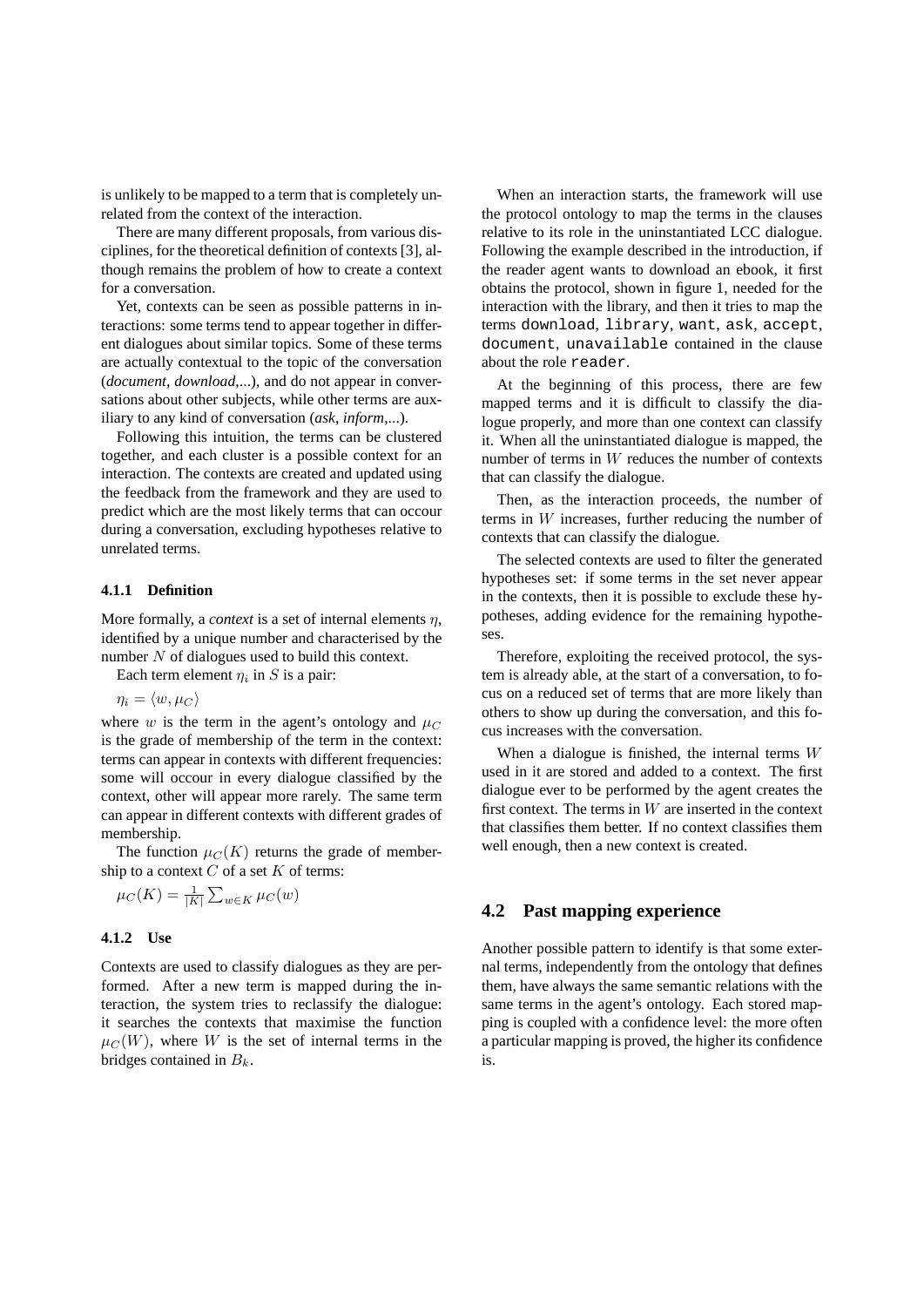#### **4.2.1 Definition**

The set of previous mappings  $\Lambda$  contains a tuple  $\lambda_i$  for each mapping proved in the past, composed by three elements:

 $\lambda_i = \langle b, s_m, n_a \rangle$ 

b is the hypothesis verified in the past,  $s_m$  is the cumulative confidence of the hypothesis being true, and  $n_a$  is the number of time the term mapped in the hypothesis has appeared in dialogues. The cumulative confidence is always related to the number of appearances of the term: if a term has appeared very rarely, the system cannot rely much on the past mapping.

### **4.2.2 Use**

When the system must select hypotheses for an external term, it can look in past mappings for the term: it then keeps the hypotheses implied by the past mappings, and discards the others.

For instance, during a certain iteration in the mapping process, given the generated hypotheses  $\Omega$  =  $\{t \sqsubseteq w_2, t \sqsubseteq w_3, t \sqsubseteq w_4\}$ , the past mappings  $\Lambda =$  $\{\langle t \sqsubseteq w_5, 4, 5\rangle\}$ , and the ontology in figure 3, the strategy should discard both  $t \sqsubseteq w_3$  and  $t \sqsubseteq w_4$  and keep  $t \subseteq w_2$  as the past mapping  $t \subseteq w_5$  implies it.

Mappings established for a particular external ontology, and received as feedback from the framework, are stored for future use. When mappings are encountered repeatedly, the confidence  $s_m$  in the past mapping  $\lambda_i$  is increased by the confidence in the bridge, while  $n_a$  is incremented by one in all the stored bridges relative to the same external term.

There is no issue about inconsistency, as conflicting past mappings are used only as suggestions about the order in which the hypotheses should be checked: conflicting hypotheses are tolerated by collecting evidence in favour or against them.

# **5 Related work**

The QOM project (Quick Ontology Mapping), described in [1], addresses the problem of trading quality for efficiency, in a partially similar way. As in this framework, the possible mapping candidates are filtered using different strategies in order to reduce the time spent computing similarities between unrelated terms.

However, it is oriented toward mapping whole ontologies: there is no concern about the contexts of interactions, and the filters are only based on the ontologies themselves (hierarchy, node labels, etc).

# **6 Conclusion**

In this paper we presented a framework to allow agents in open, non deterministic networks, to interact with other agents that do not share the same ontology. In the framework, only the portion of ontologies relevant to the interaction are mapped: the system searches the relation between terms encountered in the dialogue and terms defined in its own ontology. The efficiency of this search is improved exploiting the structure of the ontologies and the statistical patterns threaded in the dialogues.

Although at an early stage, with many details still to be resolved, the approach seems promising, especially coupled with the protocol architecture.

# **References**

- [1] Marc Ehrig and Steffen Staab. Qom quick ontology mapping. In *International Semantic Web Conference*, pages 683–697, 2004.
- [2] Fausto Giunchiglia. Contextual reasoning. Technical report, IRST, Istituto per la Ricerca Scientifica e Tecnologica, 1992.
- [3] Fausto Giunchiglia. A context-based framework for mental representation. Technical Report 9807- 02, IRST Istituto per la ricerca scientifica e tecnologica, july 1998.
- [4] Fausto Giunchiglia, Pavel Shvaiko, and Mikalai Yatskevich. S-match: an algorithm and an implementation of semantic match. In *In Proceeding of the European Semantic Web Symposium*, pages 61–75, 2004.
- [5] A. Hameed, A. Preece, and D. Sleeman. *Ontology Reconciliation*, pages 231– 250. Springer Verlag, Germany, 02 2003.